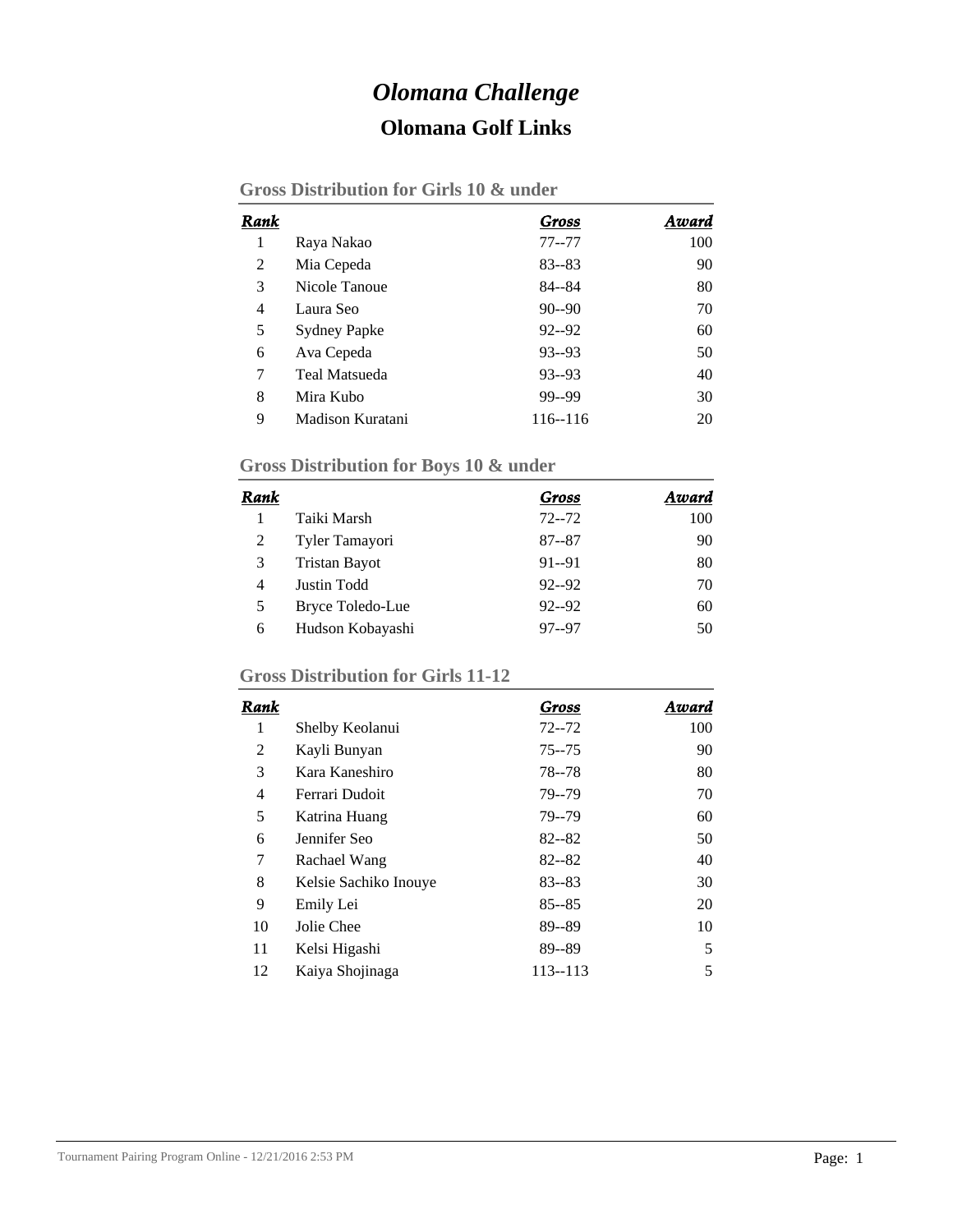# *Olomana Challenge* **Olomana Golf Links**

|  | <b>Gross Distribution for Boys 11-12</b> |  |  |  |
|--|------------------------------------------|--|--|--|
|--|------------------------------------------|--|--|--|

| Rank |                       | Gross     | Award |
|------|-----------------------|-----------|-------|
| 1    | Joshua Hayashida      | $72 - 72$ | 100   |
| 2    | Dante Sharbaro        | $72 - 72$ | 90    |
| 3    | Joshua Chung          | 74--74    | 80    |
| 4    | Dong Woo Im           | 79--79    | 70    |
| 5    | Marshall Kim Jr       | $80 - 80$ | 60    |
| 6    | Jonathan Chung        | $83 - 83$ | 50    |
| 7    | Dane Watanabe         | 84--84    | 40    |
| 8    | Rayden Hara-Shimabuku | 88--88    | 30    |
| 9    | Liam White            | $91 - 91$ | 20    |
| 10   | Chase Kunihisa        | 112--112  | 10    |

#### **Gross Distribution for Girls 13-14**

| Rank |                    | Gross     | Award |
|------|--------------------|-----------|-------|
|      | Reiko Shiraishi    | $80 - 80$ | 100   |
|      | Hunter Kobayashi   | $85 - 85$ | 90    |
| 3    | Samantha Matsunaka | $86 - 86$ | 80    |
| Δ    | Jae Eun Park       | 89--89    | 70    |

# **Gross Distribution for Boys 13-14**

| Rank |                     | Gross     | Award |
|------|---------------------|-----------|-------|
|      | Jake Sequin         | $71 - 71$ | 100   |
| 2    | <b>Jacob Torres</b> | $72 - 72$ | 90    |
| 3    | Davis Lee           | 78 - 78   | 80    |
| 4    | Noah Koshi          | $80 - 80$ | 70    |
| 5    | Ryan Kong           | $82 - 82$ | 60    |
| 6    | Yoon Ho Park        | $87 - 87$ | 50    |

#### **Gross Distribution for Girls 15-18**

| Rank |                   | Gross     | Award |
|------|-------------------|-----------|-------|
|      | Jodi Torricer     | $76 - 76$ | 100   |
| 2    | Naomi Wong        | $82 - 82$ | 90    |
| 3    | Cameron Kaneshiro | $85 - 85$ | 80    |
| 4    | Soo Min Joo       | $85 - 85$ | 70    |
| 5    | Avery Kageyama    | $86 - 86$ | 60    |
| 6    | Mari Kunihisa     | $87 - 87$ | 50    |